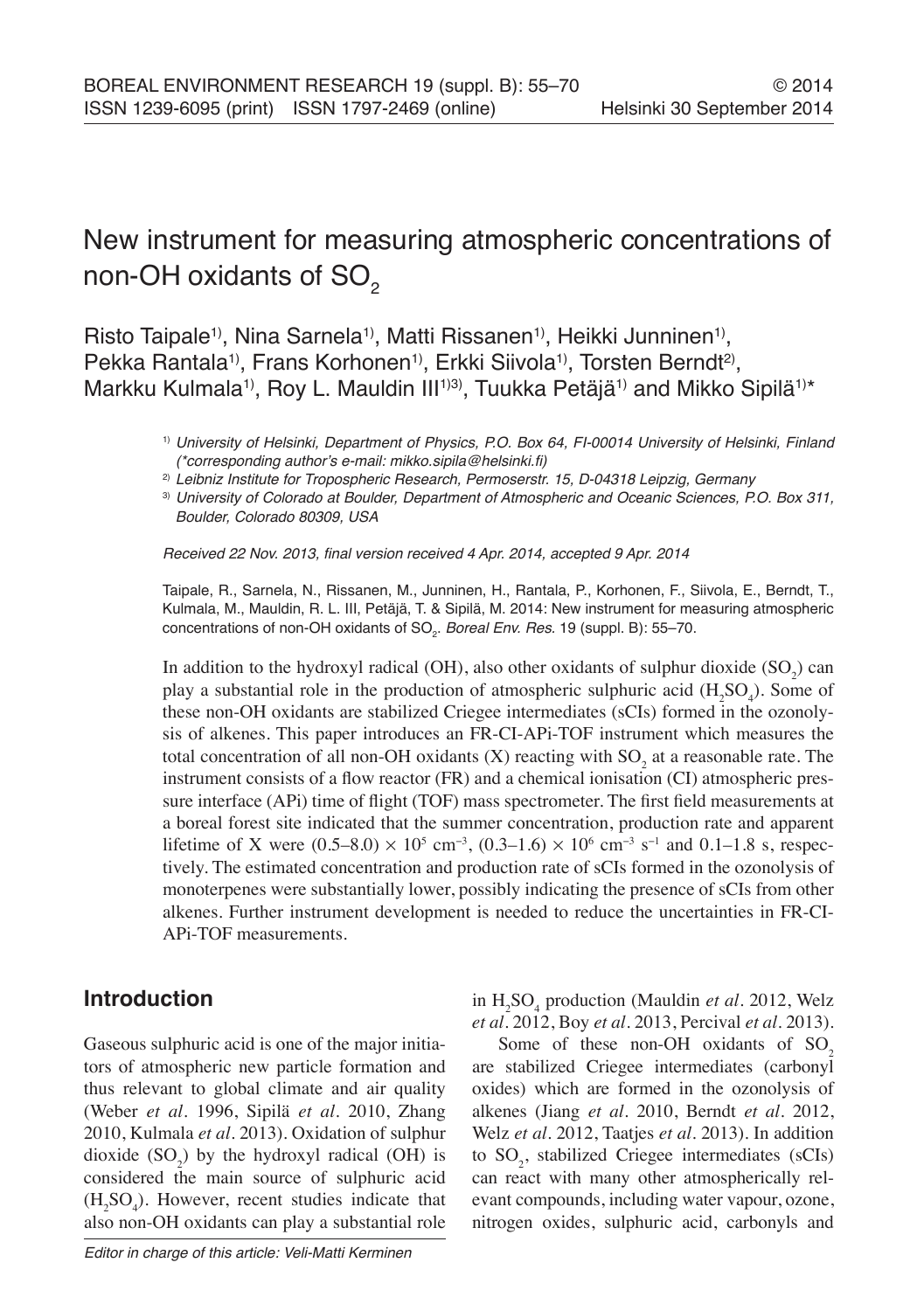peroxy radicals (Kurtén *et al*. 2007, Taatjes *et al*. 2012, Welz *et al*. 2012, Vereecken *et al*. 2012, Kjaergaard *et al*. 2013). Although tropospheric sCI chemistry is still poorly characterized, there is an emergent consensus that sCIs can have a remarkable effect on the production of atmospheric  $H_2SO_4$  and organic acids, as well as on the NO*<sup>x</sup>* cycle (Bonn and Moortgat 2003, Percival *et al*. 2013, Vereecken 2013, Taatjes *et al*. 2014). However, recent modelling studies suggest that the effect of sCIs on regional sulphate concentrations and the global cloud condensation nuclei budget is only marginal (Li *et al*. 2013, Pierce *et al*. 2013, Sarwar *et al*. 2013). This is partly due to the reactions between sCIs and water vapour and the weak effect of sulphuric acid particle nucleation on cloud condensation nuclei concentrations.

Other non-OH oxidants of  $SO_2$  include peroxy radicals, but their reactions are probably much slower than the reactions between sCIs and SO<sub>2</sub> (Sander and Watson 1981, Kurtén *et al*.  $2011$ ). Also some gaseous ions may catalyse SO<sub>2</sub> oxidation and thus contribute to  $H_2SO_4$  production (Bork *et al*. 2013a, 2013b). However, the role of peroxy radicals and ions in regional and global  $H_2SO_4$  production is more uncertain than that of sCIs.

There are several established techniques available for atmospheric OH measurements. These include laser-induced fluorescence, differential optical absorption spectroscopy and chemical ionisation mass spectrometry (Heard and Pilling 2003, Harrison *et al*. 2006, Stone *et al*. 2012). In contrast, measurements of non-OH oxidants of  $SO_2$  are still very limited. Direct measurements of sCIs in laboratory conditions have been based on photoionisation, ultraviolet spectroscopy and infrared absorption (Taatjes *et al*. 2012, 2013, Beames *et al*. 2012, 2013, Welz *et al.* 2012, Su *et al*. 2013). Chemical ionisation mass spectrometry has been utilized for indirect measurements which typically yield the total concentration of all non-OH oxidants which react with SO<sub>2</sub> at a reasonable rate (Berndt *et al*. 2012, Mauldin *et al*. 2012). These techniques have relied on the highly sensitive detection of  $H<sub>2</sub>SO<sub>4</sub>$  by nitrate-based chemical ionisation at the ambient pressure (Eisele and Tanner 1993, Mauldin *et al*. 1999, Berresheim *et al*. 2000, Petäjä *et al*. 2009, Jokinen *et al*. 2012).

Given the evident atmospheric relevance of non-OH oxidants of  $SO_2$ , novel instruments are needed to measure concentrations of these oxidants in different environments. This paper introduces a new technique combining a flow reactor with a chemical ionisation atmospheric pressure interface time of flight mass spectrometer, FR-CI-APi-TOF. The goals here are to demonstrate the suitability of the instrument for ground-based field measurements and to report total concentrations and production rates of the non-OH oxidants observed during the instrument's first field deployment at a boreal coniferous forest site.

### **Methods**

#### **FR-CI-APi-TOF instrument**

The instrument (Fig. 1) consists of a flow reactor (FR) and a chemical ionisation atmospheric pressure interface time of flight mass spectrometer (CI-APi-TOF, Jokinen *et al.* 2012). Sample air is pumped through the tubular flow reactor and non-OH oxidants of  $SO_2$  are converted into  $H_2SO_4$  by injecting an excess of  $SO_2$  through injectors at different positions (i.e. reaction times) along the flow reactor axis. Carbon monoxide (CO) is used as an OH scavenger. Upon exiting the flow reactor,  $H_2SO_4$  is ionised in the chemical ionisation region and then detected with the APi-TOF. Thus the instrument measures the total concentration of all non-OH oxidants which react with  $SO_2$  at a reasonable rate but do not react with CO (hereafter termed X), yet it does not identify individual oxidants.

A similar concept has been used in a laboratory setup to study the production of sCIs from the ozonolysis of selected alkenes (Berndt *et al*. 2012). The same indirect detection method has been applied to OH measurements by chemical ionisation mass spectrometry (Eisele and Tanner 1991, Mauldin *et al*. 1998, Petäjä *et al*. 2009), as well as to the first reported field measurements of X (Mauldin *et al*. 2012). The originality of the FR-CI-APi-TOF lies in two aspects. The instrument is a stand-alone unit which is suitable for field measurements and, as explained below, it yields information on both the concentrations and production rates of X.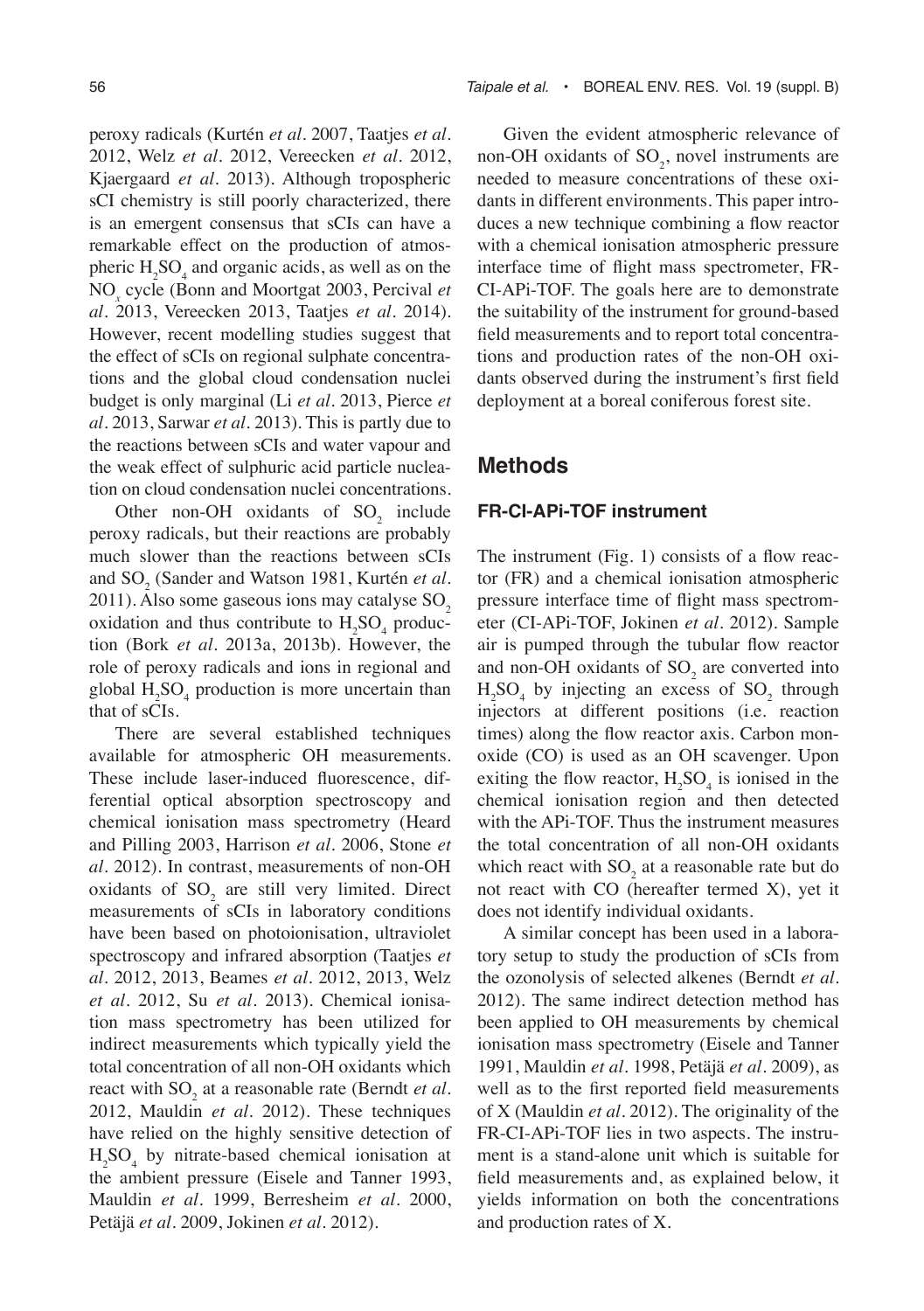

**Fig. 1**. Configuration of the FR-CI-APi-TOF instrument used in the first field measurements at a boreal coniferous forest site. Sulphur dioxide (SO<sub>2</sub>) was injected sequentially through the four injector pairs along the flow reactor (FR) axis to convert all non-OH oxidants of SO<sub>2</sub> (X) into sulphuric acid (H<sub>2</sub>SO<sub>4</sub>). The H<sub>2</sub>SO<sub>4</sub> measurements were based on chemical ionisation (CI) atmospheric pressure interface (APi) time of flight (TOF) mass spectrometry. Nitrate (NO<sub>3</sub>-) reagent ions were produced by feeding nitric acid (HNO<sub>3</sub>) containing air into a radioactive ion source (241Am). Carbon monoxide (CO) was used as a hydroxyl radical (OH) scavenger.

In a simplified approach, the measured  $H_2SO_4$ concentration depends on three components:

$$
[H_2SO_4] = PR_{X^T}t + [X]_{amb} + [H_2SO_4]_{amb}, (1)
$$

where  $PR_x$  is the production rate of X in the flow reactor after the SO<sub>2</sub> injection and  $t_r$  is the X–SO<sub>2</sub> reaction time. The terms  $[X]_{\text{amb}}$  and  $[H_2SO_4]_{\text{amb}}$ are the ambient (steady state) concentrations of X and  $H_2SO_4$  at the entrance of the flow reactor. Equation 1 is valid for conditions of rapid conversion of X into  $H_2SO_4$  using a large excess of  $SO_2$ . Thus it is assumed that the only source of  $H_2SO_4$  in the flow reactor is the  $X$ -SO<sub>2</sub> reaction. Wall losses of  $H_2SO_4$  are estimated by calculating diffusion-limited wall loss factors for the different SO<sub>2</sub> injector positions (*see* Eqs. 7–8 below).

The approach described by Eq. 1 is a simplification of the method of Berndt *et al*. (2012) which also includes the effects of sCI losses due to flow reactor walls, thermal decomposition and reactions with water vapour. The simplified approach is applied here since it yielded more physically meaningful results than the more elaborate method. Approximately 4% and 46% of the 228 values of  $[X]_{amb}$  were negative when using the two methods, respectively, without constraining their output parameters. This possibly reflects the difference in the measurement conditions. Unlike the field measurements reported here, the measurements of Berndt *et al.* (2012) were conducted in well-defined laboratory conditions using steady state ozone and alkene concentrations. Note that the contribution of ambient  $H_2SO_4$  to Eq. 1 can be substantial in field measurements. It can be minimized using isotopically-labelled  $^{34}SO_2$  (instead of normal <sup>32</sup>SO<sub>2</sub>) for the conversion of X into  $H_2^{34}SO_4$ .

The reaction time depends on the position of the  $SO_2$  injection, the dimensions of the flow reactor and the sample flow. During a measurement cycle, the reaction time is changed by switching between the different  $SO_2$  injectors (Fig. 2). The last step of the cycle is allocated for determining the ambient  $H_2SO_4$  concentration by feeding  $SO_2$  into an exhaust line instead of the flow reactor. This signal is then subtracted from the signals observed during the other steps. Thus each measurement cycle gives the  $H_2SO_4$ concentration produced in the  $X-SO<sub>2</sub>$  reaction as a function of the reaction time. Fitting a linear regression to these data yields the production rate of X ( $PR_x$  = slope) and the ambient concentration of X ( $[X]_{amb}$  = intercept). An estimate of the apparent lifetime of X is given by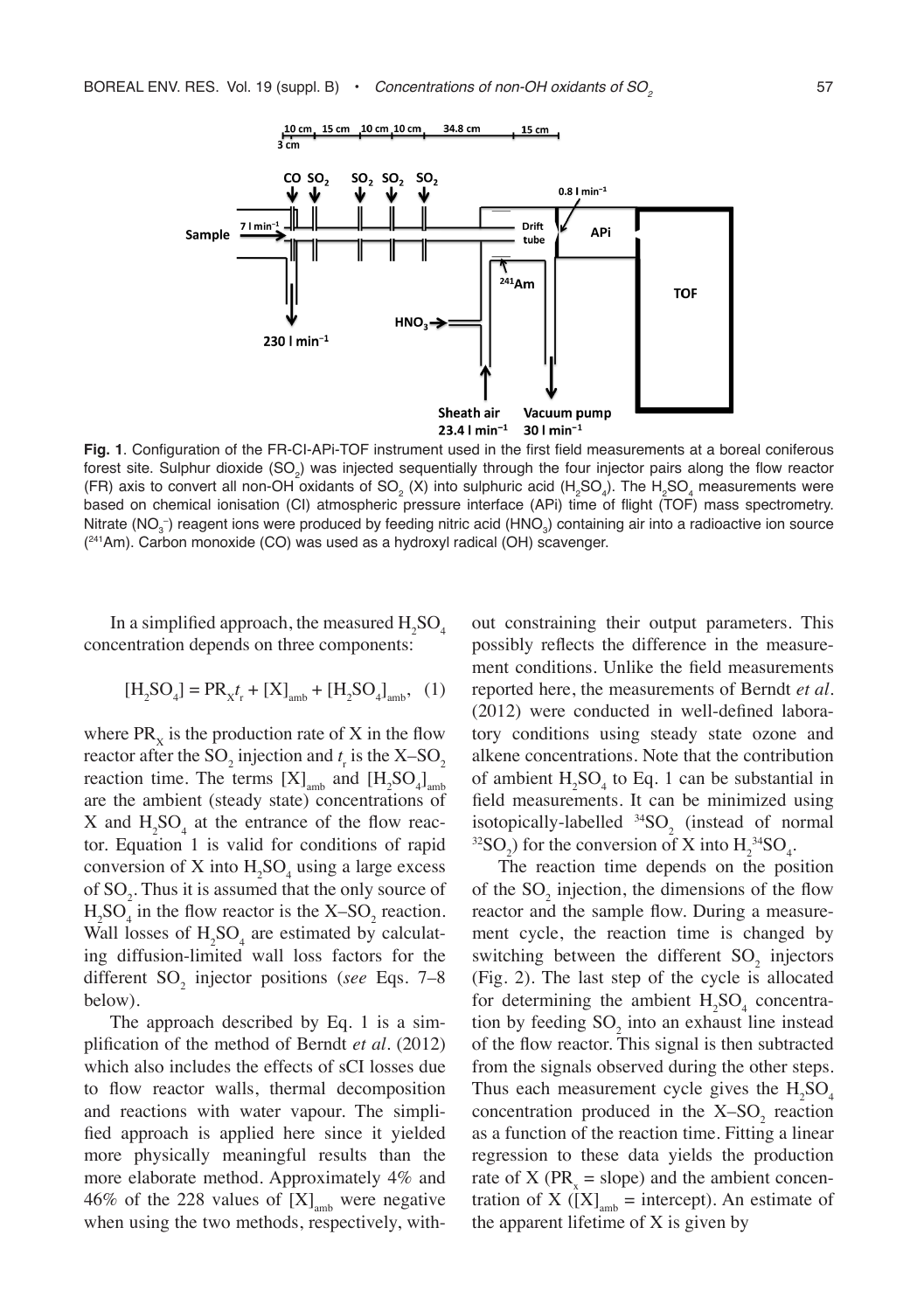

**Fig. 2**. Examples of FR-CI-APi-TOF measurement cycles observed on (**A**) 10 August 2013 at night, and (**B**) 18 August 2013 in the afternoon.  $SO<sub>2</sub>$ was injected sequentially through the four injector pairs (steps 1–4 denoted by the dotted, vertical lines) starting from the one corresponding to the longest reaction time. One step (0) was allocated for the ambient  $H_2SO_4$ measurements when no SO<sub>2</sub> was added to the flow reactor. Isotopically labelled  $^{34} \text{SO}_2$  was used on 10 August. Therefore, the ambient measurements yielded practically zero concentrations. This figure shows raw measurement data without corrections for  $H_2SO_4$  wall losses in the flow reactor, unlike Figs. 3–5 and 7–8 which include the corrections.

$$
\tau = [X]_{amb}/PR_x.
$$
 (2)

The conversion of X into  $H_2SO_4$  can be described by the following simplified reaction sequence (Mauldin *et al*. 1998, Berndt *et al*. 2012):

$$
X + SO_2 \rightarrow \dots \rightarrow SO_3 + X(-O), \tag{3}
$$

$$
SO_3 + 2H_2O + M \rightarrow H_2SO_4 + H_2O + M.
$$
 (4)

The  $H_2SO_4$  concentration is measured with the CI-APi-TOF (Jokinen *et al*. 2012, Fig. 1). In the CI region of the instrument, nitrate  $(NO<sub>3</sub><sup>-</sup>)$ reagent ions are produced by flowing air containing nitric acid  $(HNO<sub>3</sub>)$  over a radioactive source

( <sup>241</sup>Am). This sheath flow and the sample flow are introduced concentrically into an ion drift tube where  $H_2SO_4$  is ionised in proton transfer reactions at ambient pressure:

$$
H_2SO_4 + (HNO_3)_{n=0-2}NO_3^- \to
$$
  
HNO<sub>3</sub>HSO<sub>4</sub><sup>-</sup> + (HNO<sub>3</sub>)\_{n=0-2}°. (5)

Then the ions enter the APi-TOF region where they are guided through the differentially pumped atmospheric pressure interface and finally to the time of flight mass spectrometer for separation according to their mass-tocharge ratios (Junninen *et al*. 2010). A part of the  $HNO<sub>3</sub>HSO<sub>4</sub><sup>-</sup> ions fragment into bare  $HSO<sub>4</sub><sup>-</sup> ions$$ in the vacuum of the APi-TOF.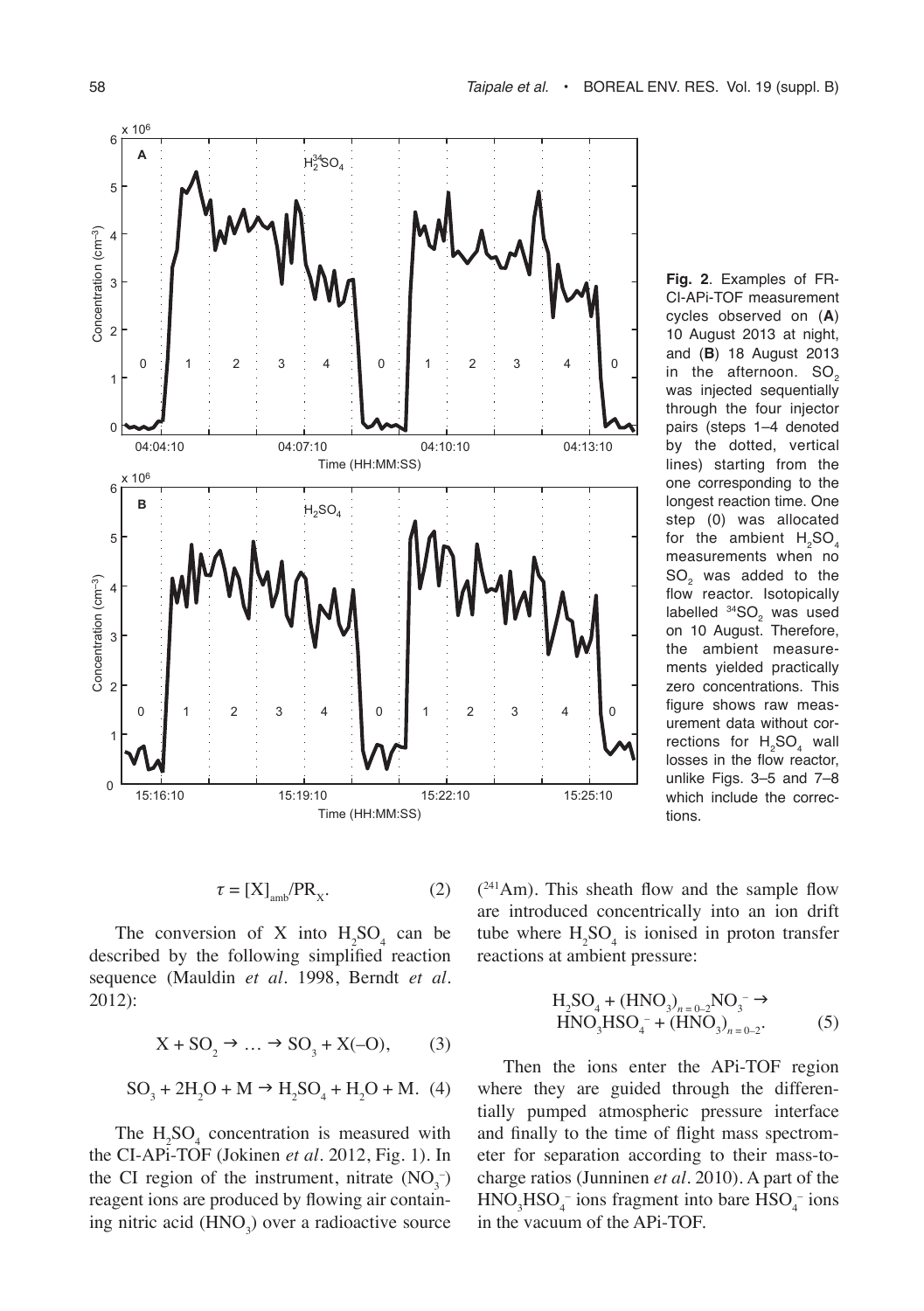The  $H_2SO_4$  concentration is calculated with the following equation using the measured ion signals:

$$
[H_2SO_4] = C \frac{HSO_4^+ + HNO_3 + SO_4^-}{NO_3^- + HNO_3 + O_3^- + (HNO_3), NO_3^-} \cdot (6)
$$

As explained below, the  $H_2SO_4$  calibration coefficient *C* can be determined directly for the FR-CI-APi-TOF. This enables quantitative X measurements despite the indirect detection method.

To estimate  $H_2SO_4$  wall losses in the flow reactor, wall loss factors are calculated for the different  $SO_2$  injector positions, as well as for the total length of the flow reactor which corresponds to the ambient  $H_2SO_4$  concentration measurement step. The wall loss factor is (Benson *et al*. 2008):

$$
WLF = \frac{[H_2SO_4]_0}{[H_2SO_4]_{t_{\text{wt}}} } = \frac{[H_2SO_4]_0}{[H_2SO_4]_0 e^{-k_{\text{wt}}}} = e^{k_{\text{wt}}}, \quad (7)
$$

where  $[H_2SO_4]_0$  is the initial  $H_2SO_4$  concentration and  $[H_2SO_4]_{t_{w1}}$  is the  $H_2SO_4$  concentration after the wall loss reaction time  $t_{\text{wl}}$ . Here it is assumed that the effective wall loss reaction time is half of the corresponding  $X$ -SO<sub>2</sub> reaction time. When calculating the wall loss factor for the whole flow reactor,  $t_{\text{wl}}$  is the total sample residence time in the reactor. For diffusion-limited wall loss of  $H_2SO_4$ , the first-order rate coefficient is given by

$$
k_{\rm w1} = aD/R^2,\tag{8}
$$

where  $a = 3.65$  is an empirical coefficient, *D* is the diffusion coefficient of  $H_2SO_4$  and R is the flow reactor radius (Hanson and Eisele 2000).

The  $H_2SO_4$  concentrations measured during the  $SO_2$  injection steps are corrected for wall losses using the respective wall loss factors calculated from Eq. 7 and normalised by the wall loss factor for the total length of the flow reactor (*see* the next subsection for details). This normalisation is justified since the wall loss factor for the whole flow reactor is subsumed into the  $H_2SO_4$  calibration coefficient (Eq. 6), i.e. the wall loss correction is unnecessary for the  $H<sub>2</sub>SO<sub>4</sub>$  concentration observed during the ambient measurement step.

#### **FR-CI-APi-TOF measurements**

The first field measurements with the FR-CI-APi-TOF instrument were conducted at the SMEAR II station (Station for Measuring Ecosystem–Atmosphere Relations II; *see* Hari and Kulmala 2005) at Hyytiälä in southern Finland (61°51´N, 24°17´E, 180 m a.s.l.). The measurement periods were 9–11 and 16–18 August 2013. The station is located in the south-boreal vegetation zone and surrounded by a coniferous forest which is dominated by Scots pine (*Pinus sylvestris*) and Norway spruce (*Picea abies*). The undergrowth consists mainly of lingonberry (*Vaccinium vitis-idaea*), bilberry (*Vaccinium myrtillus*) and mosses (*Pleurozium schreberi*, *Dicranum polysetum*). The average tree height near the station was 18–20 m in 2013.

The FR-CI-APi-TOF instrument was installed in an air-conditioned measurement container. An additional stainless steel inlet (length 310 mm, inner diameter 100 mm, flow 230 l min−1) was connected to the flow reactor to minimize artefacts due to the container wall when sampling ambient air (Fig. 1). The sampling height was approximately 1.3 m above the ground.

The stainless steel flow reactor (length 798 mm, inner/outer diameter 16.30/19.05 mm) was connected directly to the ion source and drift tube of the CI-APi-TOF. It contained five pairs of stainless steel injectors (length 19–29 mm of which 5 mm protruded inside the flow reactor, inner/outer diameter 0.25/0.46 mm) installed at 30, 100, 250, 350 and 450 mm downstream from the inlet of the reactor. The sample flow in the flow reactor was 7 l min−1 and the total flow in the drift tube was 30.8 l min−1 (Fig. 1). The first half of the drift tube (length 150 mm, inner diameter 44 mm) was also assumed to contribute to the reaction times. Based on the injector positions, tube dimensions and flows, the reaction times after the  $SO_2$  injection were 1.47, 1.20, 1.02 and 0.84 s. Similar reaction times with somewhat longer intervals between them were used in the laboratory experiments of Berndt *et al*. (2012).

The first injector pair was used continuously for injecting 300 ml min−1 of CO (purity 99.997%) to scavenge OH. The other four injector pairs were used sequentially for injecting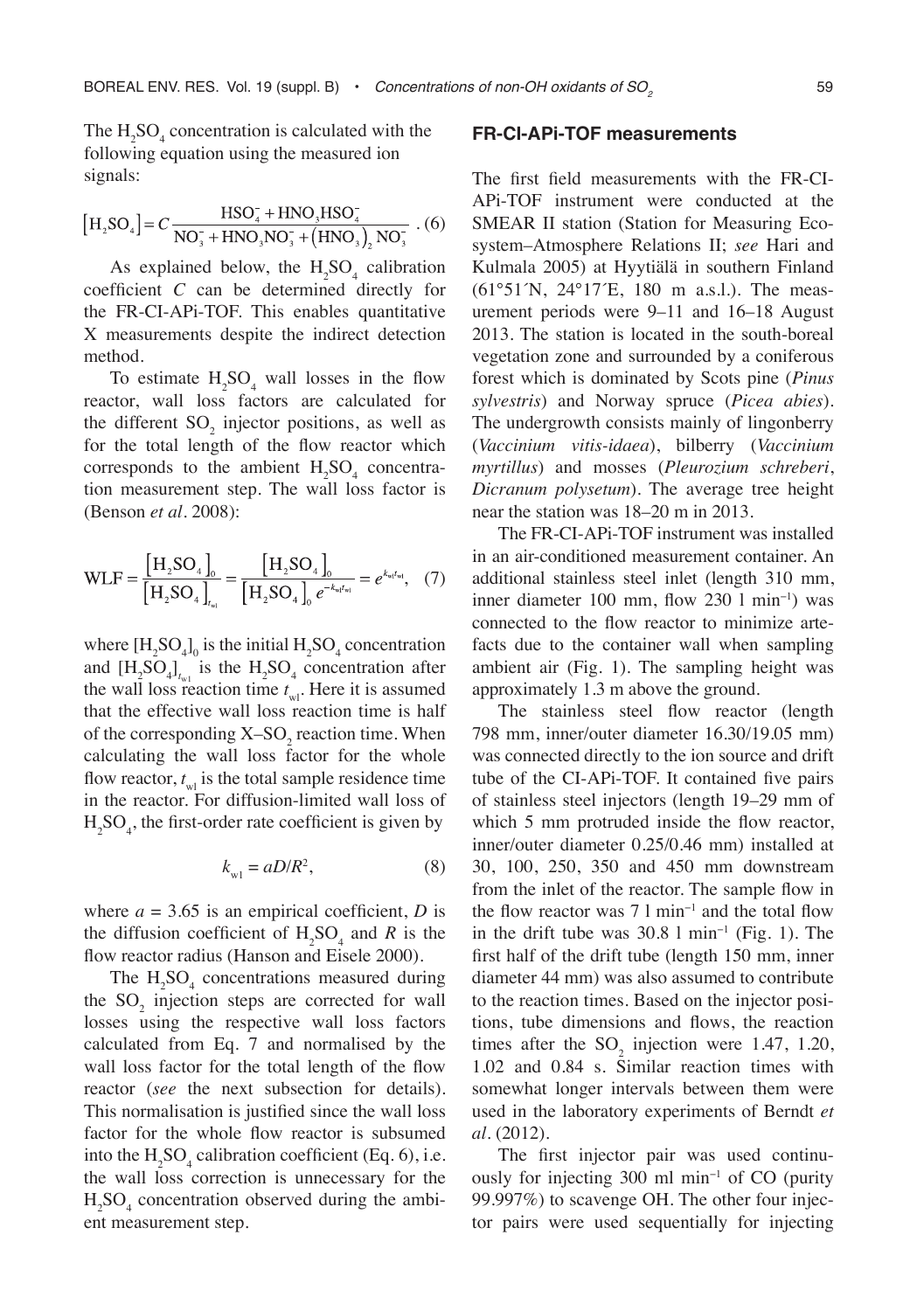40 ml min<sup>-1</sup> of  $N_2$  (purity 99.999%) and either 80 ml min<sup>-1</sup> of <sup>34</sup>SO<sub>2</sub> (0.3% in N<sub>2</sub>, 9–11 August) or 100 ml min<sup>-1</sup> of <sup>32</sup>SO<sub>2</sub> (0.5% in N<sub>2</sub>, 16–18 August). These  $\text{SO}_2$  flows, corresponding to  $\text{SO}_2$ concentrations of  $(0.8-1.7) \times 10^{15}$  cm<sup>-3</sup>, were deemed sufficient to convert effectively all X into  $H_2SO_4$  since further increases did not affect the measured  $H_2SO_4$  signal. Similarly, the CO flow, corresponding to  $1.0 \times 10^{18}$  cm<sup>-3</sup>, was tested to be sufficient to scavenge effectively all OH. The OH lifetime under these conditions was around 10  $\mu$ s, i.e. the OH concentration decreased to 1/*e* of its ambient value during this period. Given the  $SO_2$  concentrations and reaction times, the detected non-OH oxidants had X– SO<sub>2</sub> reaction rates of around  $1 \times 10^{-15}$  cm<sup>3</sup> s<sup>-1</sup> at the minimum. When not used for injecting  $SO<sub>2</sub>$ and  $N_2$ , a 5 ml min<sup>-1</sup> flow from the flow reactor to a vacuum pump was applied to each injector pair to ensure that  $SO_2$  entered the flow reactor only from one injector pair at a time.

One FR-CI-APi-TOF measurement cycle consisted of five one-minute steps (Fig. 2). First  $SO_2$  and  $N_2$  were injected through the four different injector pairs for 1 min each, starting from the one corresponding to the longest reaction time. Then  $SO_2$  and  $N_2$  were fed into an exhaust line to determine the ambient  $H_2SO_4$  (or  $H_2^{34}SO_4$ ) concentration. The data analysis was based on six-second averages of the CI-APi-TOF data which was originally measured with a pulsing frequency of 12 kHz (Junninen *et al*. 2010). Six successive FR-CI-APi-TOF measurement cycles were merged in the analysis to calculate 30-minute averages of the concentration and production rate of X.

After the measurements, the FR-CI-APi-TOF was calibrated for  $H_2SO_4$  using the same method as Kürten *et al*. (2012). The calibration coefficient  $C = 5 \times 10^9$  cm<sup>-3</sup> is in good agreement with those determined for chemical ionisation quadrupole mass spectrometers (Mauldin *et al*. 1999, Kürten *et al*. 2012). The CI-APi-TOF detection limit for  $H_2SO_4$  is estimated at 3.6 × 10<sup>4</sup> cm<sup>-3</sup> for a 15-minute averaging period and a similar sampling tube (length 600 mm, outer diameter 19.05 mm) as the flow reactor used here (Jokinen *et al*. 2012).

The  $H_2SO_4$  wall loss factors were calculated using a diffusion coefficient (*D*) of

 $0.076$  cm<sup>2</sup> s<sup>-1</sup> determined for a relative humidity of 70% (Hanson and Eisele 2000). Thus the wall loss rate coefficient ( $k_{\text{wl}}$ ) was 0.42 s<sup>-1</sup>. Given the total sample residence time of 1.65 s, the wall loss factor for the total length of the flow reactor was 1.99. The wall loss factors for the  $SO_2$  injector positions were 1.36, 1.29, 1.24 and 1.19, corresponding to normalised values of 0.68, 0.65, 0.62 and 0.60, respectively.

#### **Ancillary measurements**

The total monoterpene (MT,  $C_{10}H_{16}$ ) concentration was measured using a proton transfer reaction mass spectrometer (PTR-MS, Taipale *et al*. 2008). Only every third hour was allocated for the ambient concentration measurements since the PTR-MS was used also in volatile organic compound emission measurements with plant enclosures. Linear interpolation was applied to the hourly averages to estimate the monoterpene concentration at 30 min intervals. Other ancillary data were acquired from a set of SMEAR II routine measurements (Junninen *et al*. 2009). These include the  $SO_2$ , ozone  $(O_3)$  and water vapour  $(H_2O)$  concentration as well as the relative humidity (RH), air temperature and global radiation. All ancillary measurements were conducted about 100 m from the FR-CI-APi-TOF container. The measurement height for the gases, relative humidity and temperature (16.8 m) was inside the forest canopy near the tree crowns, while the measurement height for the global radiation (18 m) was right above the canopy. There was a break in the ancillary gas measurements during the first FR-CI-APi-TOF measurement period (9–11 August 2013).

## **Estimation of sCI concentrations and production rates**

The measured concentrations and production rates of X were compared with estimated concentrations and production rates of sCIs produced in the ozonolysis of monoterpenes. The estimation was based on the measured ozone and total monoterpene concentrations. The following reaction pathways were considered: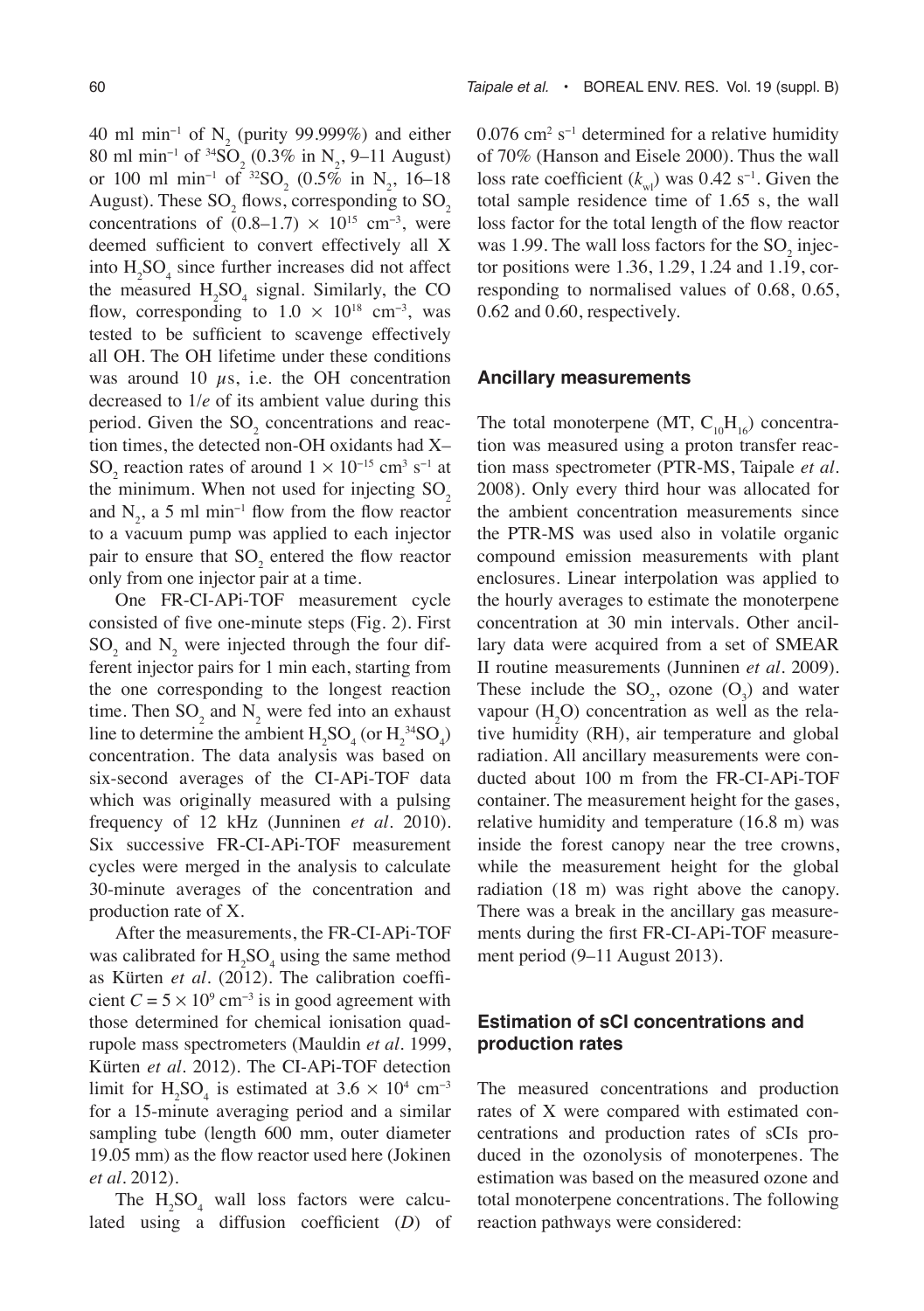$$
O_3 + MT \to Y_{\text{sCl}} \text{sCl} + \dots,\tag{9}
$$

$$
sCI + H_2O \rightarrow products, \qquad (10)
$$

$$
sCI \rightarrow products. \tag{11}
$$

The reactions of sCIs with water vapour (Eq. 10) and the unimolecular decomposition (Eq. 11) were assumed to be the main processes describing the atmospheric fate of sCIs. The resulting sCI production rate PR<sub>sCI</sub> and the steady state sCI concentration  $[sCI]_{ss}$  were calculated from:

$$
PR_{\rm sCI} = Y_{\rm sCI} k_{\rm O_3+MT} [O_3][\rm MT],\tag{12}
$$

$$
[sCI]_{ss} = PR_{sCI}/k_{loss}.
$$
 (13)

The value of the sCI yield  $Y_{\text{sCI}} = 0.22$  was derived from *α*-pinene ozonolysis experiments at the Leibniz Institute of Tropospheric Research (T. Berndt, pers. comm.). The ozone–*α*-pinene reaction rate coefficient was  $k_{\text{O}_3 + \text{MT}} = 1.1 \times 10^{-16}$ cm<sup>3</sup> s−1 (Witter *et al*. 2002) and a value determined for 1-methyl-cyclohexene at 20  $\degree$ C, [H<sub>2</sub>O]  $= 2.9 \times 10^{17}$  cm<sup>-3</sup> and RH = 50% was used for the sCI loss rate  $k_{\text{loss}} = k_{10}[\text{H}_2\text{O}] + k_{11} = 2.4 \text{ s}^{-1}$ (Berndt *et al*. 2012).

## **Results and discussion**

#### **Performance of the FR-CI-APi-TOF instrument**

In the first field measurements with the FR-CI-APi-TOF, the measurement cycle consisted of five one-minute steps. As demonstrated by the example cycles in Fig. 2, there was typically a clear decreasing trend in the  $H_2SO_4$  concentration when the reaction time was shortened by switching the position of the  $SO_2$  injection (steps 1–4). When no  $SO<sub>2</sub>$  was injected into the flow reactor (step 0), the  $H<sub>2</sub>SO<sub>4</sub>$  concentration was much lower than during the injection steps and remained essentially at the same level between the two successive measurement cycles. Also the decrease and increase in the  $H<sub>2</sub>SO<sub>4</sub>$  concentration were rapid when entering and leaving this measurement step.

These findings indicate a fast response time of the FR-CI-APi-TOF and minor memory effects which could be caused by injected  $SO<sub>2</sub>$ drifting in the flow reactor. Given the minor role of memory effects, these results suggest that the  $H_2SO_4$  signal measured during step 0 serves as an upper limit estimate of the ambient  $H_2SO_4$  concentration even if normal <sup>32</sup>SO<sub>2</sub> is used (Fig. 2B) and no independent  $H_2SO_4$ measurements are available. On the other hand, ambient  $H_2SO_4$  (and  $SO_2$ ) do not disturb the FR-CI-APi-TOF measurements substantially since the ambient  $H_2SO_4$  signal is subtracted from the signals measured during the injection steps when determining the X concentration and production rate. Isotopically labelled  $^{34}$ SO<sub>2</sub> naturally enables more accurate determination of ambient and flow reactor processes and does not disturb the ambient  $H_2SO_4$  measurements, but it is also more expensive and difficult to acquire.

Although the decreasing trend in the  $H_2SO_4$ concentration was often clear (Fig. 2), the noise in the signal typically prevented a meaningful determination of the X concentration and production rate from a single measurement cycle. To better enable a determination, six successive measurement cycles were merged to calculate 30-minute average concentrations and production rates. As illustrated by the 95% confidence intervals in Fig. 3, the 30-minute average  $H_2SO_4$ concentration exhibited a statistically significant increase as a function of the reaction time. The linear least squares fit yielded the average X concentration (intercept) and production rate (slope). Occasionally the fit was reasonably good and, as revealed by the coefficient of determination  $(r^2)$ , explained around 90% of the changes in the  $H_2SO_4$  concentration. However, the 95% confidence intervals of the X concentration and production rate were often very wide and not always physically meaningful, e.g. (−2.5 to 3.2)  $\times$  10<sup>6</sup> cm<sup>-3</sup> and (-0.7 to 4.2)  $\times$  10<sup>6</sup> cm<sup>-3</sup> s<sup>-1</sup> in Fig. 3A and (–0.7 to  $1.3$ ) ×  $10<sup>6</sup>$  cm<sup>-3</sup> and (0.5 to 2.2) × 10<sup>6</sup> cm−3 s−1 in Fig. 3B.

To evaluate the performance of the FR-CI-APi-TOF during the field measurements in August 2013, the measurements were categorised into three groups according to the coefficient of determination: high ( $r^2 \ge 0.66$ ), medium  $(0.33 \le r^2 < 0.66)$  and low  $(r^2 < 0.33)$  quality. Here  $r<sup>2</sup>$  indicates what proportion of the variation in the 30-minute average  $H_2SO_4$  concentration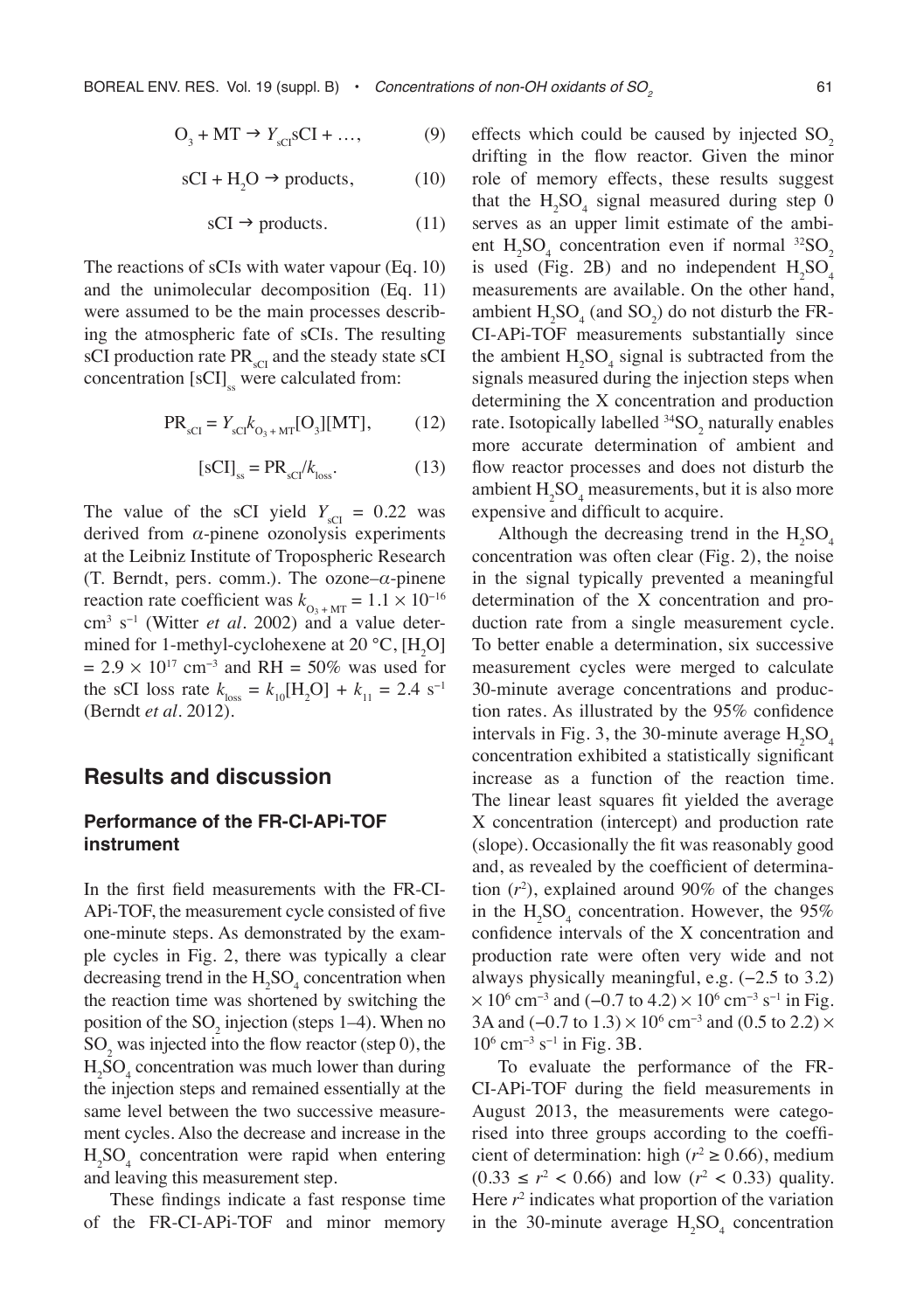

**Fig. 3**. Determination of the production rate  $(PR<sub>v</sub>)$ and ambient concentration  $([X]_{amb})$  of all non-OH oxidants of  $SO<sub>2</sub>$  (X) from two 30-minute averaging periods. The line shows the linear least squares fit to the average  $\mathsf{H_2SO_4}$  concentrations. The error bars represent the 95% confidence intervals and  $r^2$  is the coefficient of determination.

as a function of the reaction time (*see* examples in Fig. 3) is explained by the linear approach to determining the X concentration and production rate (Eq. 1). As seen in Fig. 4, almost all measurements on 9 August were of high quality. Then the quality suddenly decreased and remained at a medium or low level until 12 August. Again, almost all measurements during the second period were of high quality, without a clear temporal pattern in *r*<sup>2</sup> . The only evident alteration to the measurement setup between the first and second periods was the exchange of  ${}^{34}SO_2$  for  ${}^{32}SO_2$ . However,  ${}^{34}SO_2$  alone cannot explain the change in the quality given the high quality measurements on 9 August. There were light showers on 10 August, but the decrease started already before then and there were also

more intense showers on 17 August. The quality of the measurements correlated with the air temperature (Fig. 5) more clearly during the first period. The correlation coefficients between *r*<sup>2</sup> and the temperature for the two periods were 0.67 (95% confidence interval: 0.56–0.76) and 0.31 (0.13–0.47), respectively.

In total, 58% of the FR-CI-APi-TOF measurements were of high quality, 27% of medium quality and 15% of low quality. During the second measurement period, the proportion of the high quality measurements was as high as 97%, indicating that the FR-CI-APi-TOF has potential for evolving into a reliable field instrument. Although this quality classification is somewhat subjective with respect to its thresholds, it offers quantitative estimates of the per-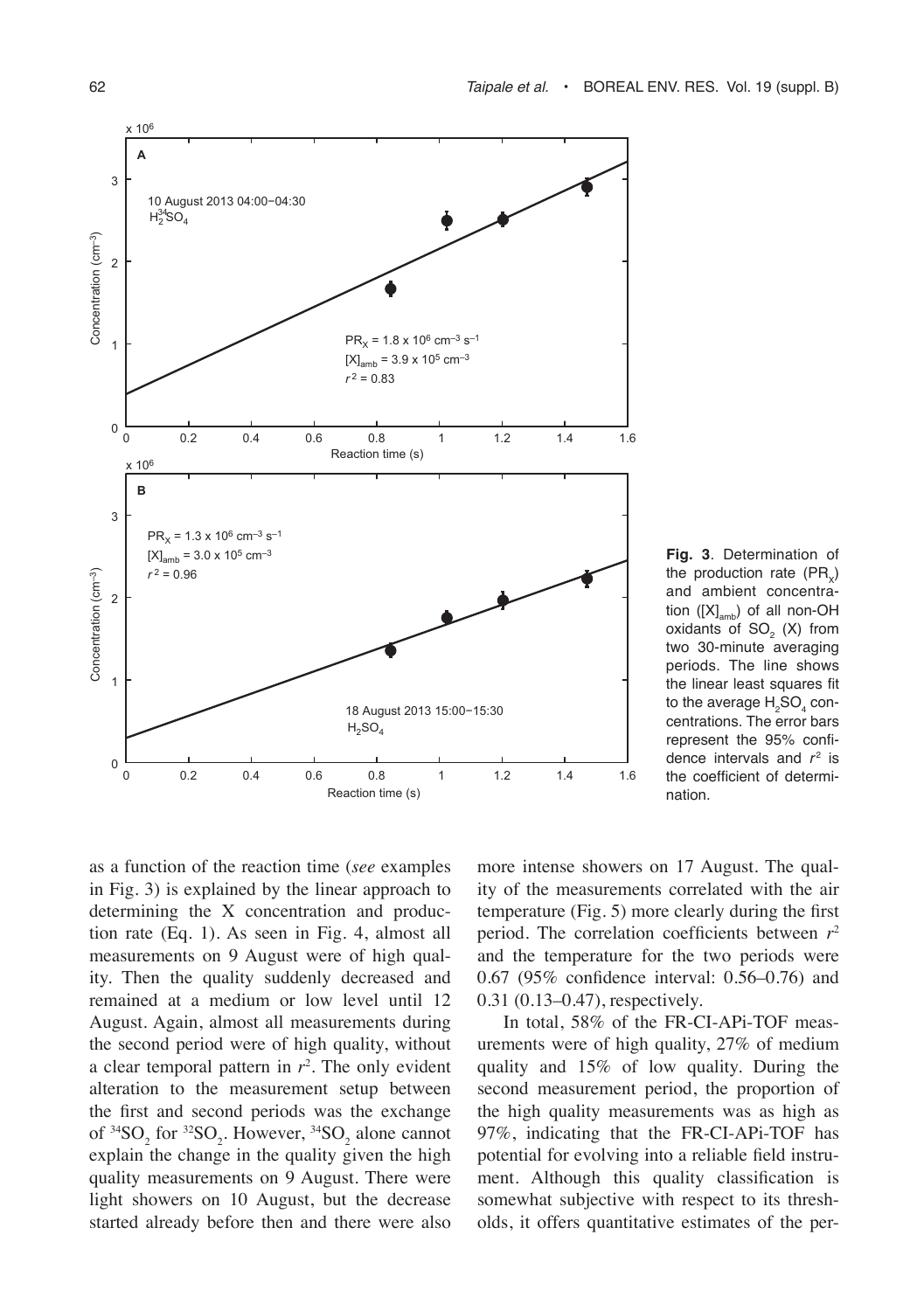



formance in terms of the linearity of the instrument, i.e. the validity of Eq. 1 to describe the indirect measurement method of X. Given the wide 95% confidence intervals of the X concentration and production rate, which were typically 100%–400% of the measured values even during the second period, the results presented below should be regarded as uncertain first estimates. Nevertheless, together with the measurements by Mauldin *et al*. (2012) they should provide a baseline for future field measurements of X in boreal environments.

One option to reduce the measurement uncertainties is to add additional injectors to the flow reactor, possibly closer to the ion source, since the main factor contributing to the wide 95% confidence intervals was the linear fit to only four observations. A laboratory experiment with known  $SO_2$ , ozone and alkene concentrations would also help to characterise the flow reactor chemistry in more detail, including an estimation of the FR-CI-APi-TOF detection limit for X. When using normal  ${}^{32}SO_2$ , the detection limit is probably mainly determined by the ambient  $H<sub>2</sub>SO<sub>4</sub>$  concentration which has to be subtracted from the  $H_2SO_4$  signals measured during the  $SO_2$  injections. The CI-APi-TOF detection limit for  $H_2SO_4$  (3.6 × 10<sup>4</sup> cm<sup>-3</sup>, Jokinen *et al.* 2012) determines the minimum detection limit of the FR-CI-APi-TOF. Given that CO possibly reacts with sCIs at a reasonable rate, operating the FR-CI-APi-TOF with another OH scavenger such as furan might also yield valuable information on the reliability of X measurements.

#### **X concentrations, production rates and lifetimes at a boreal coniferous forest**

The X concentration increased monotonously from  $0.2 \times 10^6$  cm<sup>-3</sup> to  $1.8 \times 10^6$  cm<sup>-3</sup> during the first period (Fig. 5A) when most measurements were of medium or low quality. In contrast, the concentration exhibited more variation during the second period when most measurements were of high quality. The minima of  $5 \times 10^4$ cm−3 were measured on 16 August at midnight and on 18 August at noon, the maxima of 0.8  $\times$  10<sup>6</sup> cm<sup>-3</sup> on 17 August in the evening. Apart from the minima during the second period, this X concentration range agrees well with the range of  $(0.3-2.0) \times 10^6$  cm<sup>-3</sup> measured by Mauldin *et al*. (2012) at the same site in late July and early August 2010. Daytime OH concentrations measured by Mauldin *et al.* (2012) were around  $1 \times$ 10<sup>6</sup> cm−3. Petäjä *et al*. (2009) measured similar daytime OH concentrations at the site in March– June 2007.

In the measurements by Mauldin *et al*. (2012), the production of X in the flow reactor of their chemical ionisation mass spectrometer may have contributed to the measured X concentration, thus increasing the reported ambient concentrations. This phenomenon was one major motivation for developing the FR-CI-APi-TOF based on the multiple  $SO_2$  injection positions. Recently, Berresheim *et al*. (2014) introduced a calculation method for estimating the contribution of X production in a similar instrument as the one used by Mauldin *et al*. (2012). They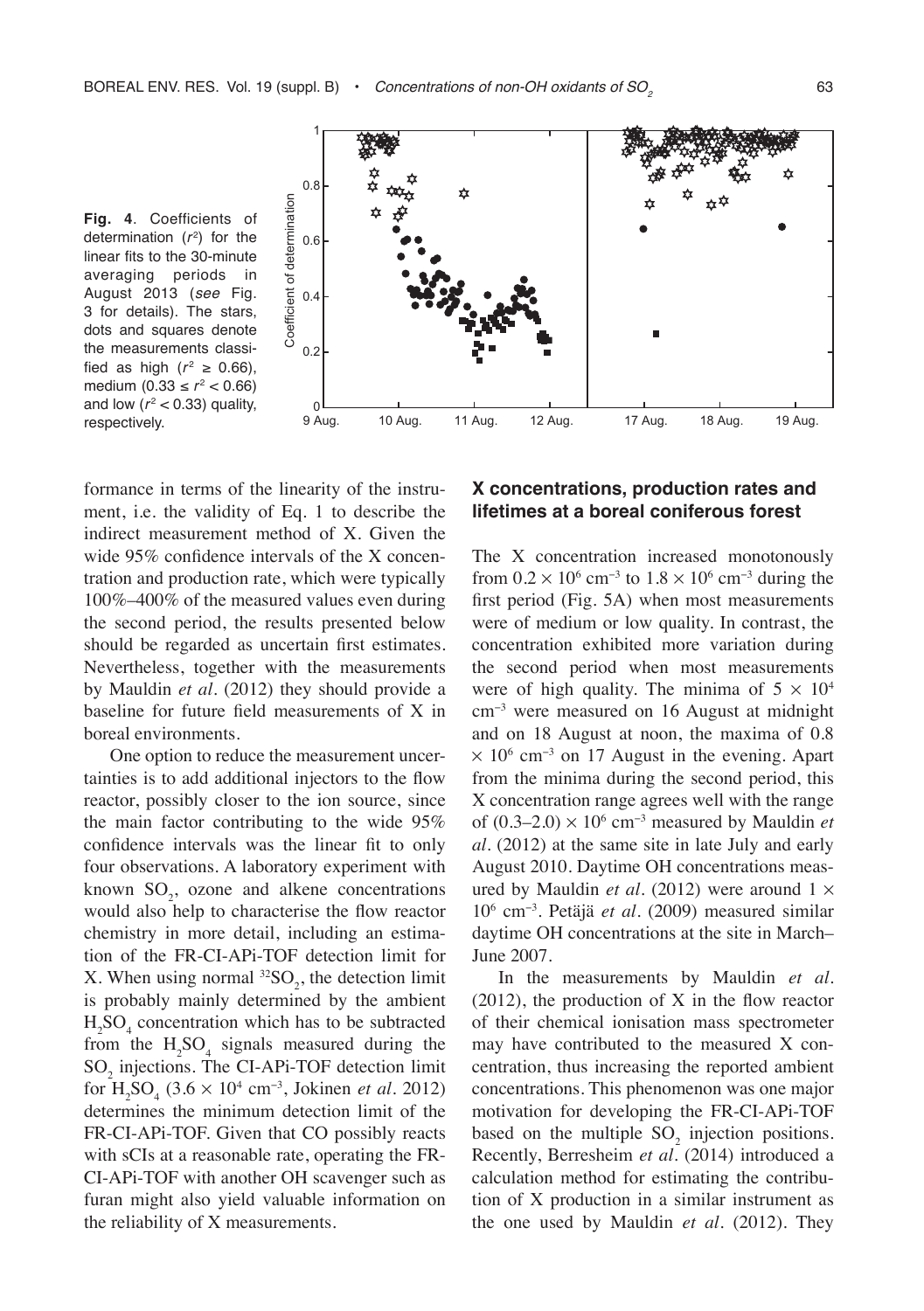

**Fig. 5**. Concentration, production rate and apparent lifetime of all non-OH oxidants of  $SO<sub>2</sub>$  (X), air temperature and global radiation at a boreal forest site in August 2013. The stars, dots and squares denote the measurements classified as high  $(r^2 \ge$ 0.66), medium (0.33 ≤  $r^2$  $<$  0.66) and low ( $r^2$   $<$  0.33) quality, respectively. Eight concentration values and eleven lifetime values are not shown in **A** and **C**.

measured X concentrations of  $(0.4-1.6) \times 10^6$ cm−3 at a coastal site in Ireland. Estimates of ambient sCI concentrations range from  $2 \times 10^4$ cm<sup>-3</sup> for low polluted areas to  $2 \times 10^6$  cm<sup>-3</sup> for polluted areas (Welz *et al*. 2012, Vereecken *et al*. 2012). Thus the highest X concentrations reported here and by Mauldin *et al*. (2012) are similar to the calculated sCI concentrations for polluted areas, although the measurement site can be regarded as a low-polluted area.

The X production rate had a diurnal cycle during both measurement periods (Fig. 5B). The medium and low quality measurements on 10–11 August yielded the highest production rates with the diurnal maxima around  $(2.5-3.8) \times 10^6$  cm<sup>-3</sup> s<sup>-1</sup> and the diurnal minima around  $(1.0–2.0) \times$ 10<sup>6</sup> cm−3 s−1. On average, the production rate was more than two times lower during the second period. The highest values around  $(1.0-1.6) \times$ 10<sup>6</sup> cm−3 s−1 were observed around noon and the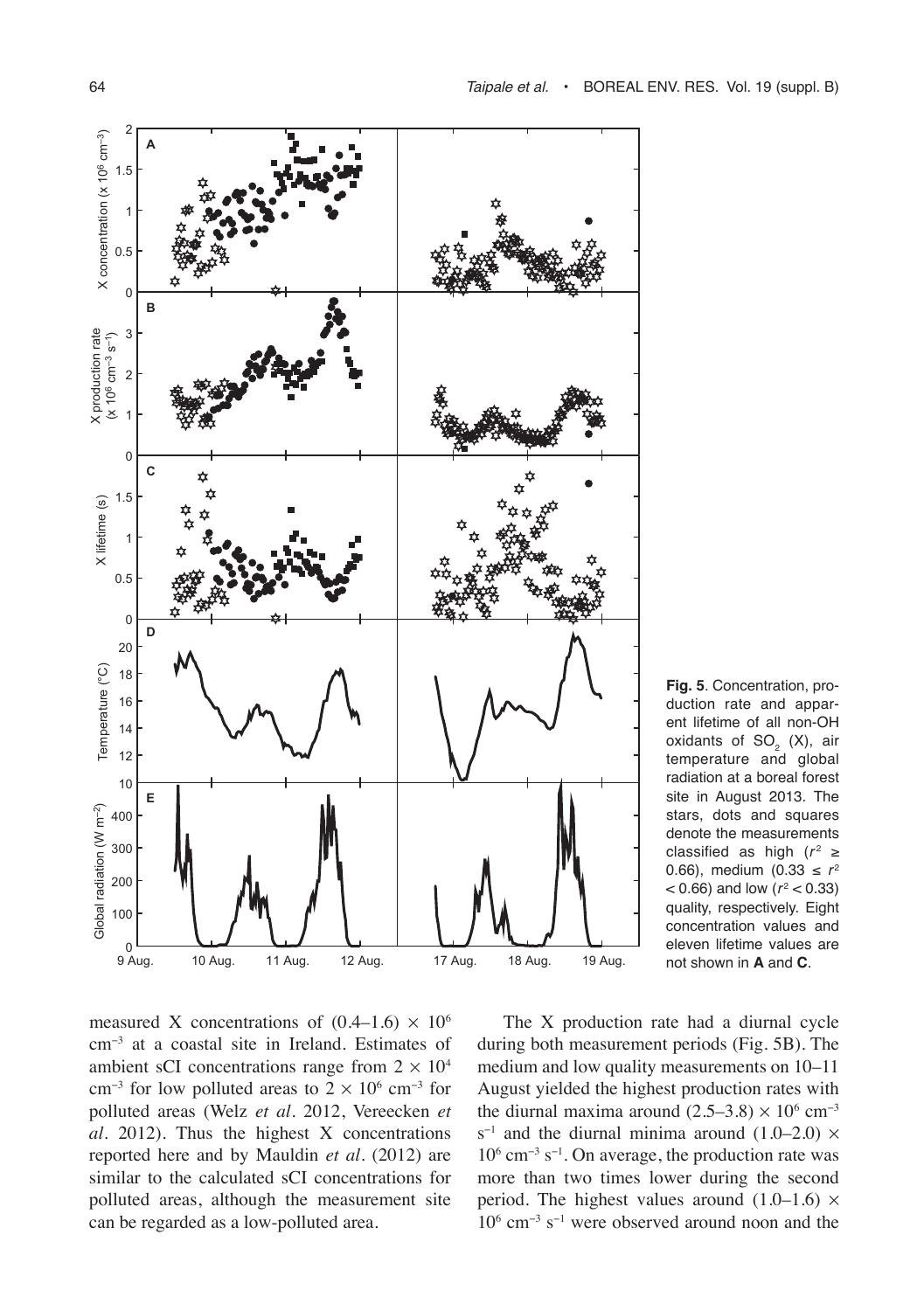10 12 **A**

lowest values around  $(0.3-0.5) \times 10^6$  cm<sup>-3</sup> s<sup>-1</sup> after midnight.

The apparent lifetime of X derived from the measured concentration and production rate (Eq. 2) varied from around 0.1 s to 1.8 s (Fig. 5C). The lifetime range did not differ remarkably between the measurement periods. There was no clear diurnal cycle, except in the medium and low quality measurements on 10–11 August. Interestingly, the lifetime increased when the showers started on 17 August around noon. Berndt *et al*. (2012) measured lifetimes of 0.3–0.5 s at 20  $^{\circ}$ C and a relative humidity of 50% for sCIs from the ozonolysis of 2,3-dimethyl-2-butene, trans-2-butene and 1-methyl-cyclohexene using an atmospheric pressure flow tube. Thus the shortest X lifetimes observed in this field study are in agreement with the results of Berndt *et al*. (2012) which were determined in laboratory conditions.

The high quality measurements on 9 August yielded similar X concentrations and production rates as the measurements in the second period, while most medium and low quality measurements on 10–11 August gave consistently higher results. This suggests that the linear approach described by Eq. 1 overestimates the X concentration and production rate when the measurement quality is medium or low. However, more measurements are needed to determine whether this is a systematic feature of the linear approach.

To determine correlation coefficients of the X concentration, production rate and apparent lifetime with the ancillary measurements (Figs. 5–6) and the ambient  $H_2SO_4$  concentration measured with the FR-CI-APi-TOF (Fig. 7), only the results corresponding to the high quality X data from the second measurement period were taken into account (Figs. 4–5). The X concentration correlated positively with relative humidity and water vapour and ozone concentrations (Table 1). Its correlation with global radiation and monoterpene,  $SO_2$  and  $H_2SO_4$  concentrations was negative. As discussed below, the negative correlation with the estimated sCI concentration due to the ozonolysis of monoterpenes was weak but still statistically significant ( $p < 0.05$ ). The correlation between the X concentration and the temperature was insignificant.

The X production rate correlated positively with temperature, global radiation, and  $SO_2$  and



**Fig. 6**. Ancillary gas concentration and relative humidity measurements during the second FR-CI-APi-TOF measurement period in August 2013.

 $H<sub>2</sub>SO<sub>4</sub>$  concentrations. It showed a clear negative correlation with relative humidity and no correlations with monoterpene, ozone and water vapour concentrations. The X lifetime did not correlate with temperature. Instead, it correlated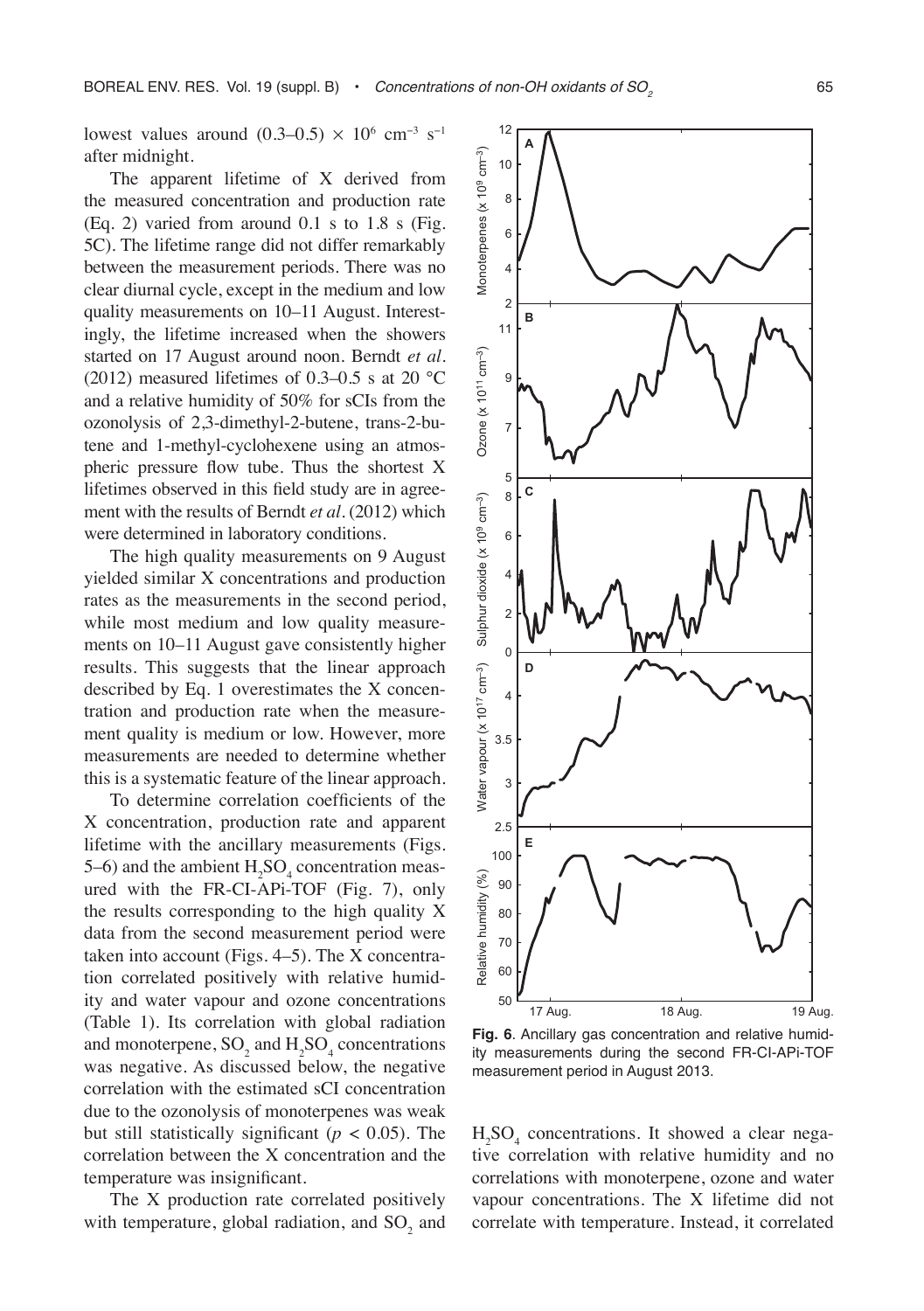

**Fig. 7**. Ambient H<sub>2</sub>SO<sub>4</sub> concentration at a boreal forest site in August 2013. The measurements were conducted with the FR-CI-APi-TOF. Isotopically labelled  $^{34}SO_2$  was used in the  $SO_2$  injections between 9 and 11 August, which did not interfere with the ambient  ${\rm H_2SO_4}$  measurements. Normal  $^{32}{\rm SO}_2$  was used between 16 and 18 August. To minimize its interference, the H<sub>2</sub>SO<sub>4</sub> concentration was derived from the ambient signal steps of the FR-CI-APi-TOF measurement cycle (Fig. 2).

positively with relative humidity, and water vapour and ozone concentrations and negatively with global radiation, and monoterpene,  $SO<sub>2</sub>$ and  $H_2SO_4$  concentrations. Thus the correlation analysis indicates that the X chemistry at the site might be more complex than oxidation of  $SO_2$  by sCIs from the ozonolysis of monoterpenes (*see* also discussion below).

During the first measurement period, the X concentration was on average around 18 times higher than the  $H_2SO_4$  concentration (Fig. 7). As discussed above, the X concentration was probably overestimated due to the low quality of the FR-CI-APi-TOF measurements. However, the X concentration exceeded the  $H_2SO_4$  concentration also during the second period when most measurements were of high quality, although only by around 80%. This suggests that the oxidation of  $SO<sub>2</sub>$  was not the only significant loss mechanism of  $X$  in ambient air. The reaction with water vapour was most likely another major sink of X, and also carbonyl compounds such as formalde-

**Table 1**. Pearson's correlation coefficients of the concentration, production rate and apparent lifetime of all non-OH oxidants of SO<sub>2</sub> (X) with the ancillary variables, the H<sub>2</sub>SO<sub>4</sub> concentration and the concentration and production rate of stabilized Criegee intermediates (sCIs) formed from the ozonolysis of monoterpenes. The  $\text{H}_{2} \text{SO}_4$  concentration was measured with the FR-CI-APi-TOF. The sCI concentration and production rate were estimated using the measured monoterpene and ozone concentrations. Only the results corresponding to the high quality FR-CI-APi-TOF data (Figs. 4–5) from the second measurement period (16–18 August 2013) were included in the analysis. The numbers in the parentheses are the 95% confidence intervals.

|                     | X concentration                | X production rate              | X lifetime                     |
|---------------------|--------------------------------|--------------------------------|--------------------------------|
| Air temperature     | $0.14 (-0.07 to 0.33)$         | 0.70 (0.58 to 0.79)            | $-0.16$ ( $-0.35$ to 0.04)     |
| Global radiation    | $-0.26$ ( $-0.44$ to $-0.06$ ) | $0.47$ (0.30 to 0.61)          | $-0.40$ ( $-0.56$ to $-0.22$ ) |
| Monoterpenes        | $-0.35$ ( $-0.51$ to $-0.15$ ) | $0.13$ (-0.08 to 0.32)         | $-0.37$ ( $-0.53$ to $-0.18$ ) |
| Ozone               | 0.26(0.06 to 0.44)             | $0.19$ (-0.01 to 0.38)         | $0.24$ (0.04 to 0.42)          |
| Sulphur dioxide     | $-0.35$ ( $-0.52$ to $-0.16$ ) | $0.48$ (0.31 to 0.62)          | $-0.44$ ( $-0.59$ to $-0.27$ ) |
| Water vapour        | $0.48(0.31)$ to $0.63$         | $-0.09$ ( $-0.30$ to 0.12)     | $0.44$ (0.25 to 0.59)          |
| Relative humidity   | 0.26(0.06 to 0.45)             | $-0.74$ ( $-0.82$ to $-0.63$ ) | 0.53(0.36 to 0.66)             |
| Sulphuric acid      | $-0.32$ ( $-0.49$ to $-0.13$ ) | $0.67$ (0.54 to 0.77)          | $-0.51$ ( $-0.65$ to $-0.35$ ) |
| sCI concentration   | $-0.23$ ( $-0.41$ to $-0.03$ ) | $0.36$ (0.16 to 0.52)          | $-0.32$ ( $-0.49$ to $-0.13$ ) |
| sCI production rate | $-0.23$ ( $-0.41$ to $-0.03$ ) | $0.36$ (0.16 to 0.52)          | $-0.32$ ( $-0.49$ to $-0.13$ ) |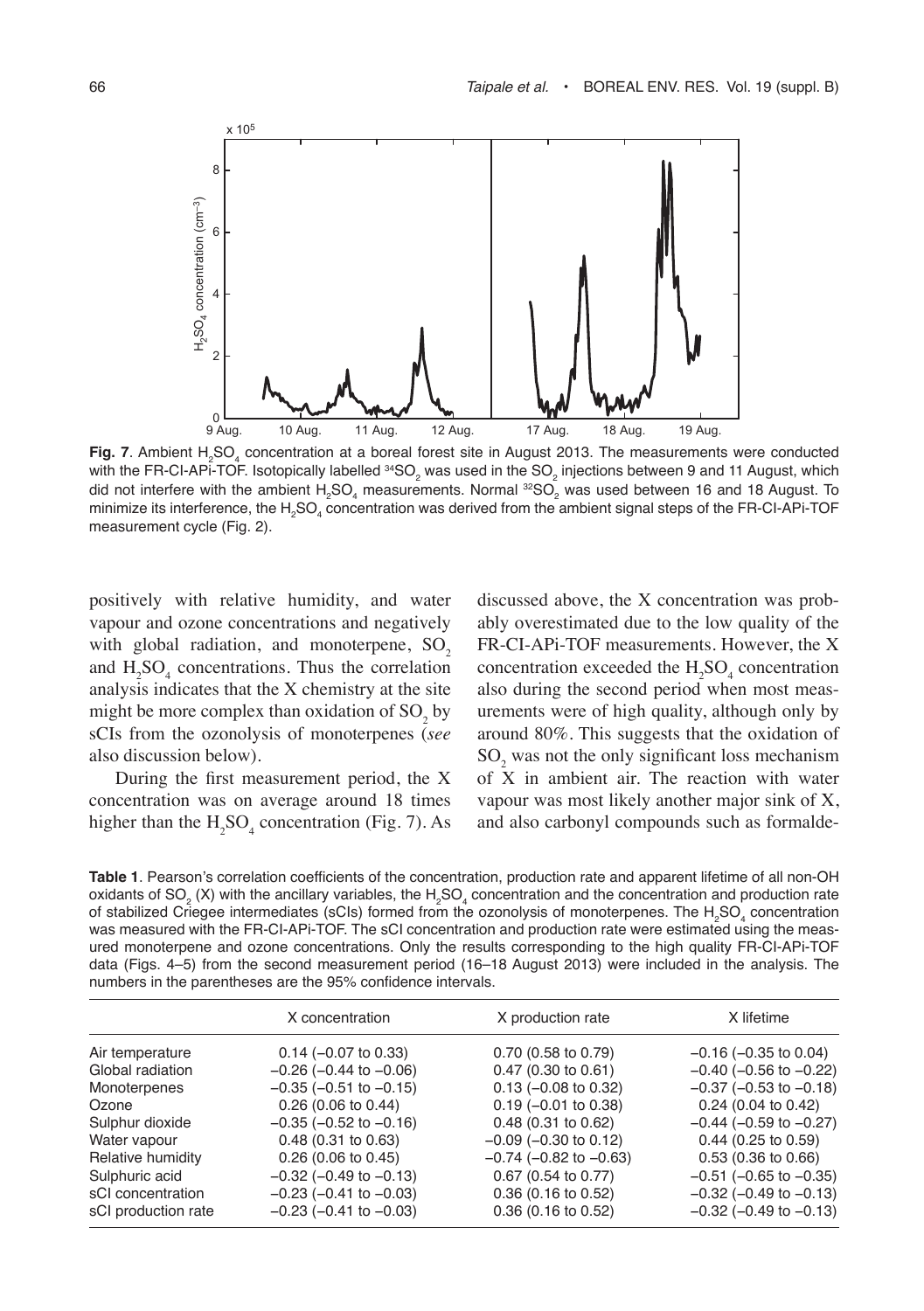hyde, acetaldehyde and acetone probably contributed to the loss of X (Vereecken *et al*. 2012). Therefore combined X, OH and  $H_2SO_4$  measurements would probably yield new information on the  $H_2SO_4$  production and the X oxidation capacity towards other compounds than  $\text{SO}_2$ .

#### **Comparison between the X measurements and the sCI estimations**

The sCI concentration and production rate were estimated from the measured monoterpene and ozone concentrations during the second measurement period (Eqs. 12 and 13). The sCI estimations yielded substantially lower values than the X measurements (Fig. 8). The results imply that the contributions of sCIs from the ozonolysis of monoterpenes to the X concentration and the production rate were on average only 23% and 16%, respectively. The contribution to the X concentration was highest when the monoterpene concentration was elevated on 16–17 August (Fig. 6). The contribution of sCIs to the X production rate had distinct nighttime maxima and daytime minima (Fig. 8B).

One reason for the low sCI contribution to the X concentration and production rate is that only monoterpenes were taken into account in the sCI estimations. Another reason is that only *α*-pinene was considered in the sCI yield and the ozone–monoterpene reaction rate coefficient (Eq. 12). The coniferous forest at the measurement site and boreal forests in general emit also other monoterpenes and various sesquiterpenes (C<sub>15</sub>H<sub>24</sub>; Hakola *et al.* 2006, Rinne *et al.* 2009), which may have higher sCI yields and reactivities towards ozone, as well as multiple unsaturated bonds capable of producing many sCIs from a single precursor molecule. Given the high reactivity of sesquiterpenes with ozone, they probably play a major role in the sCI production at the site. Isoprene  $(C_5H_8)$  is another biogenic compound that is deemed to participate effectively in the sCI chemistry (Taatjes *et al.* 2014). The isoprene concentration was measured at the site but it was mainly below the detection limit of the PTR-MS (Taipale *et al*. 2008). Thus isoprene was not included in the sCI estimations.



**Fig. 8**. Concentrations and production rates of all non-OH oxidants of  $SO<sub>2</sub>$  (X) and stabilized Criegee intermediates (sCIs) formed from the ozonolysis of monoterpenes. The X concentration and production rate were measured with the FR-CI-APi-TOF. The estimation of the sCI concentration and production rate was based on measured monoterpene and ozone concentrations. Only high quality X measurements are shown (*see* Fig. 4).

The X concentration showed weak negative correlations with the sCI concentration and production rate at the 95% confidence level (Table 1). The X production rate had positive correlations and the X lifetime negative correlations with the sCI concentration and production rate. This correlation analysis and Fig. 8 indicate that the sCI estimations followed the temporal patterns in the X measurements only partly, with the most pronounced disagreement between the X and sCI concentration. However, more measurements are needed to reveal the typical diurnal cycles of the X concentration and production rate at the measurement site.

## **Conclusions**

The FR-CI-APi-TOF instrument showed promising potential for developing into a reliable field instrument. Approximately 60% of the first field measurements were successful in terms of the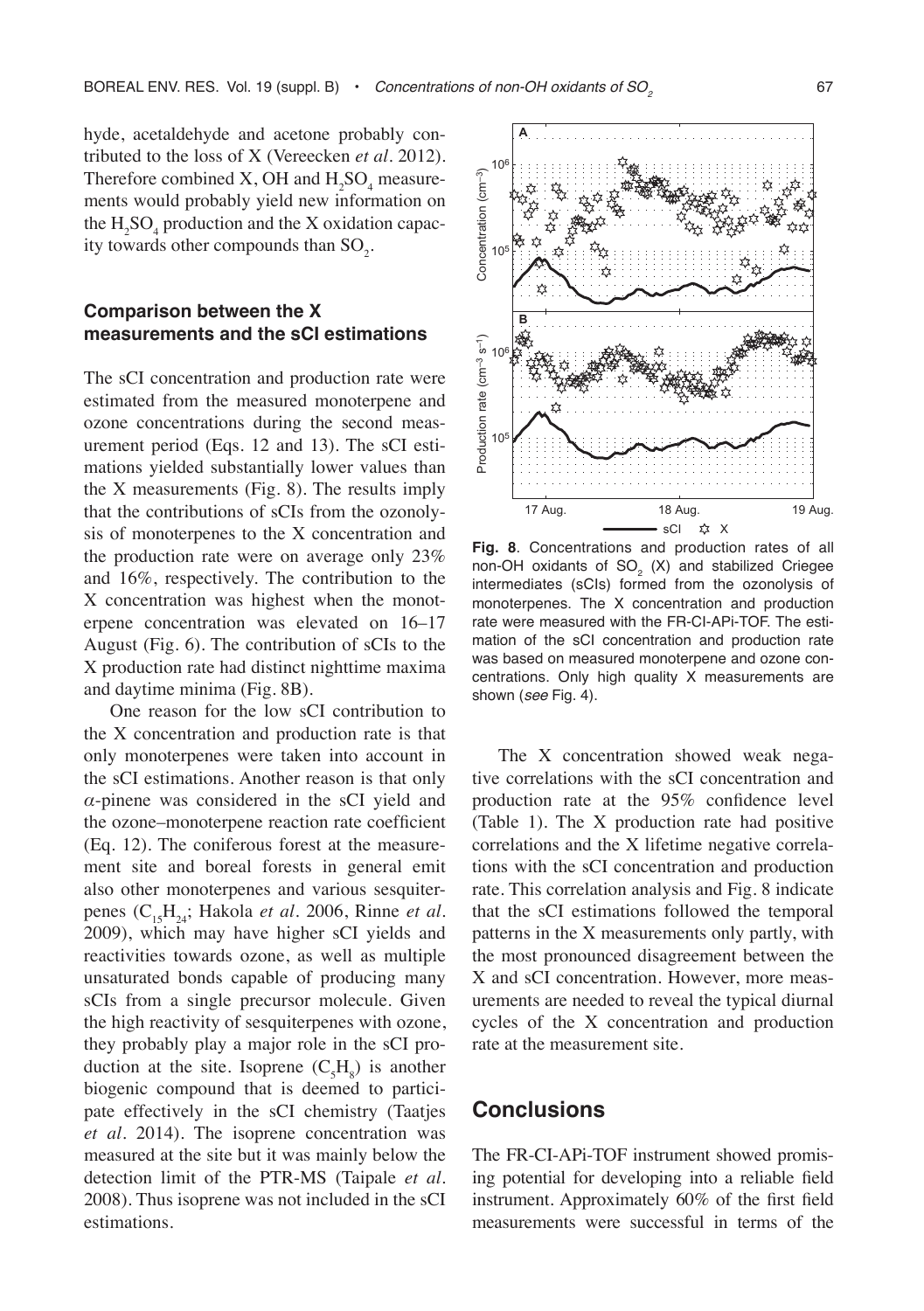linear relation between the  $H_2SO_4$  concentration measured during the  $SO_2$  injections and the X- $SO<sub>2</sub>$  reaction time. However, the uncertainties in the determination of the X concentration and production rate were high, mainly due to the linear fits of Eq. 1 to only four observations. Adding more injectors to the flow reactor would probably decrease the uncertainties and consequently increase the proportion of high quality measurements. Laboratory experiments are still needed to better characterise the instrument response at different  $\text{SO}_2$ , ozone and alkene concentrations.

As demonstrated by the measurements during the second period, the X production rate had a diurnal cycle with a daytime maximum and a nighttime minimum. The temporal variation in the X concentration was less regular. The estimated concentration and production rate of sCIs from the ozonolysis of monoterpenes exhibited different temporal behaviour and were consistently lower than the X concentration and production rate. Also the ambient  $H_2SO_4$  concentration was lower than the X concentration, which suggested that the oxidation of  $SO_2$  was not the only important loss mechanism of X.

The correlations of the X concentration, production rate and apparent lifetime with monoterpene, ozone,  $SO_2$  and  $H_2SO_4$  concentrations did not reveal a consistent picture of the X chemistry at the measurement site. However, the number of measurements was very limited and longer observation periods with additional OH measurements are needed. In summary, the methods and measurements presented here offer a baseline for future instrument development and field measurements of X.

*Acknowledgements*: Arnaud P. Praplan is acknowledged for his help with the  $H_2SO_4$  calibration, the tofTools team for providing tools for the mass spectrometry analysis and the staff of the SMEAR II station for their comprehensive assistance in all practicalities. This work was supported by the Academy of Finland (projects 1118615, 1139656 and 1251427), the Advanced Grant program of the European Research Council (project 227463) and the CRAICC project of the Nordic Top-level Research Initiative.

## **References**

Beames J.M., Liu F., Lu L. & Lester M.I. 2012. Ultraviolet spectrum and photochemistry of the simplest Criegee

68 *Taipale et al.* • Boreal Env. Res. Vol. 19 (suppl. B)

intermediate CH2 OO. *J. Am. Chem. Soc.* 134: 20045– 20048.

- Beames J.M., Liu F., Lu L. & Lester M.I. 2013. UV spectroscopic characterization of an alkyl substituted Criegee intermediate CH<sub>3</sub>CHOO. *J. Chem. Phys.* 138: 244307.
- Benson D.R., Young L.-H., Rifkha Kameel F. & Lee S.-H. 2008. Laboratory-measured nucleation rates of sulfuric acid and water binary homogeneous nucleation from the  $SO_2$  + OH reaction. *Geophys. Res. Lett.* 35: L11801, doi:10.1029/2008GL033387.
- Berndt T., Jokinen T., Mauldin R.L.III, Petäjä T., Herrmann H., Junninen H., Paasonen P., Worsnop D.R. & Sipilä M. 2012. Gas-phase ozonolysis of selected olefins: the yield of stabilized Criegee intermediate and the reactivity toward SO2 . *J. Phys. Chem. Lett.* 3: 2892–2896.
- Berresheim H., Elste T., Plass-Dülmer C., Eisele F.L. & Tanner D.J. 2000. Chemical ionization mass spectrometer for long-term measurements of atmospheric OH and H2 SO4 . *Int. J. Mass Spectrom.* 202: 91–109.
- Berresheim H., Adam M., Monahan C., O'Dowd C., Plane J.M.C., Bohn B. & Rohrer F. 2014. Missing  $SO_2$  oxidant in the coastal atmosphere? — Evidence from high resolution measurements of OH and atmospheric sulfur compounds. *Atmos. Chem. Phys. Discuss.* 14: 1159–1190.
- Bonn B. & Moortgat G.K. 2003. Sesquiterpene ozonolysis: origin of atmospheric new particle formation from biogenic hydrocarbons. *Geophys. Res. Lett.* 30(11): 1585, doi:10.1029/2003gl017000.
- Bork N., Kurtén T. & Vehkamäki H. 2013a. Exploring the atmospheric chemistry of  $O_2SO_3^-$  and assessing the maximum turnover number of ion-catalysed  $H_2SO_4$  formation. *Atmos. Chem. Phys.* 13: 3695–3703.
- Bork N., Loukonen V. & Vehkamäki H. 2013b. Reactions and reaction rate of atmospheric  $SO_2$  and  $O_3^- (H_2 O)_n$ collisions via molecular dynamics simulations. *J. Phys. Chem. A* 117: 3143–3148.
- Boy M., Mogensen D., Smolander S., Zhou L., Nieminen T., Paasonen P., Plass-Dülmer C., Sipilä M., Petäjä T., Mauldin L., Berresheim H. & Kulmala M. 2013. Oxidation of  $SO_2$  by stabilized Criegee intermediate (sCI) radicals as a crucial source for atmospheric sulfuric acid concentrations. *Atmos. Chem. Phys.* 13: 3865–3879.
- Eisele F.L. & Tanner D.J. 1991. Ion-assisted tropospheric OH measurements. *J. Geophys. Res.* 96(D5): 9295–9308.
- Eisele F.L. & Tanner D.J. 1993. Measurement of the gas phase concentration of  $H_2SO_4$  and methane sulfonic acid and estimates of  $H_2SO_4$  production and loss in the atmosphere. *J. Geophys. Res.* 98(D5): 9001–9010.
- Hakola H., Tarvainen V., Bäck J., Ranta H., Bonn B., Rinne J. & Kulmala M. 2006. Seasonal variation of mono- and sesquiterpene emission rates of Scots pine. *Biogeosciences* 3: 93–101.
- Hanson D.R. & Eisele F. 2000. Diffusion of  $H_2SO_4$  in humidified nitrogen: hydrated H<sub>2</sub>SO<sub>4</sub>. *J. Phys. Chem. A* 104: 1715–1719.
- Hari P. & Kulmala M. 2005. Station for Measuring Ecosystem–Atmosphere Relations (SMEAR II). *Boreal Env. Res.* 10: 315–322.
- Harrison R.M., Yin J., Tilling R.M., Cai X., Seakins P.W., Hopkins J.R., Lansley D.L., Lewis A.C., Hunter M.C.,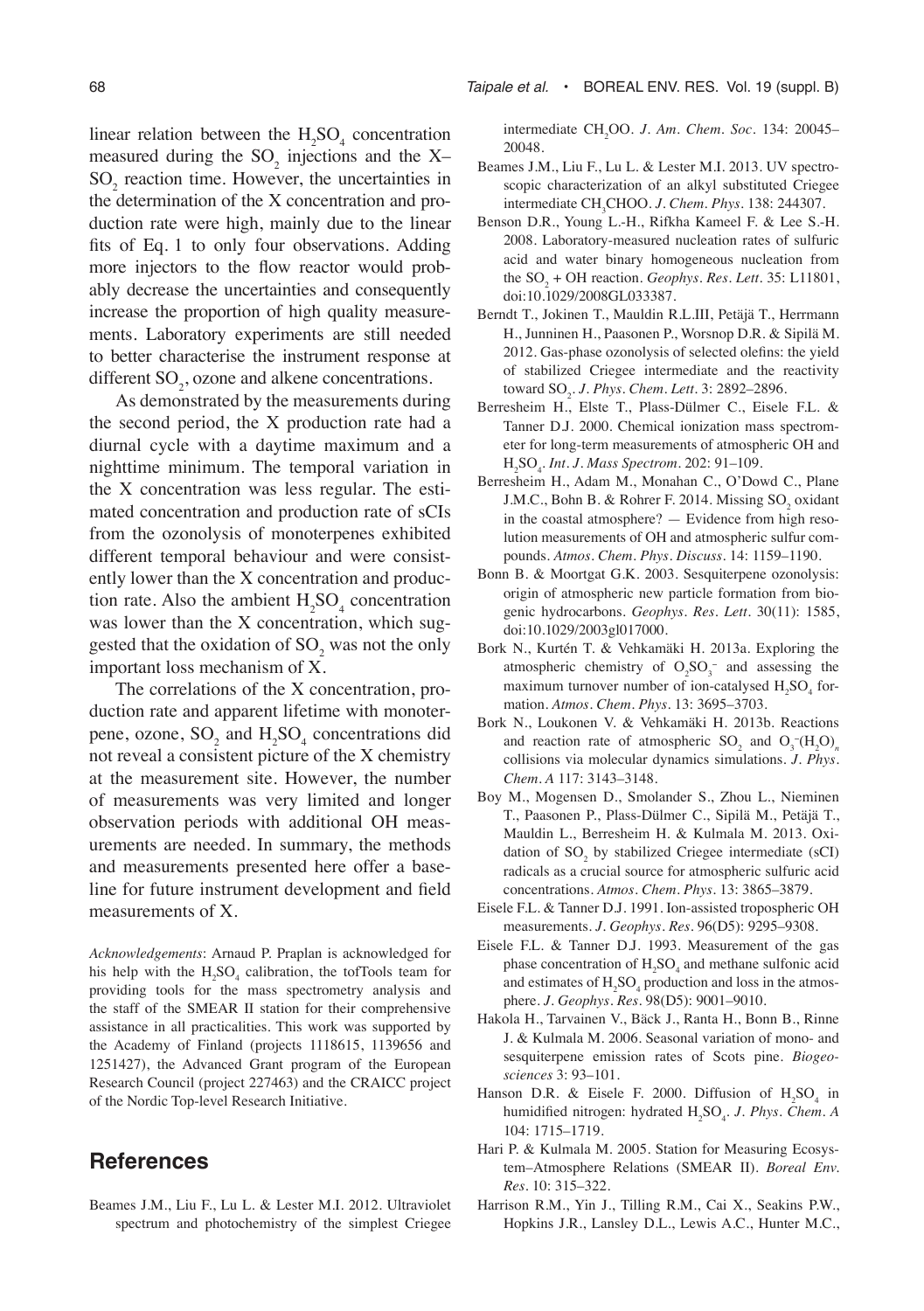Heard D.E., Carpenter L.J., Creasey D.J., Lee J.D., Pilling M.J., Carslaw N., Emmerson K.M., Redington A., Derwent R.G., Ryall D., Mills G. & Penkett S.A. 2006. Measurement and modelling of air pollution and atmospheric chemistry in the U.K. West Midlands conurbation: overview of the PUMA consortium project. *Sci. Total Environ.* 360: 5–25.

- Heard D.E. & Pilling M.J. 2003. Measurement of OH and  $HO<sub>2</sub>$  in the troposphere. *Chem. Rev.* 103: 5163–5198.
- Jiang L., Xu Y. & Ding A. 2010. Reaction of stabilized Criegee intermediates from ozonolysis of limonene with sulfur dioxide: ab initio and DFT study. *J. Phys. Chem. A* 114: 12452–12461.
- Jokinen T., Sipilä M., Junninen H., Ehn M., Lönn G., Hakala J., Petäjä T., Mauldin R.L.III, Kulmala M. & Worsnop D.R. 2012. Atmospheric sulphuric acid and neutral cluster measurements using CI-APi-TOF. *Atmos. Chem. Phys.* 12: 4117–4125.
- Junninen H., Lauri A., Keronen P., Aalto P., Hiltunen V., Hari P. & Kulmala M. 2009. Smart-SMEAR: on-line data exploration and visualization tool for SMEAR stations. *Boreal Env. Res.* 14: 447–457.
- Junninen H., Ehn M., Petäjä T., Luosujärvi L., Kotiaho T., Kostiainen R., Rohner U., Gonin M., Fuhrer K., Kulmala M. & Worsnop D.R. 2010. A high-resolution mass spectrometer to measure atmospheric ion composition. *Atmos. Meas. Tech.* 3: 1039–1053.
- Kjaergaard H.K., Kurtén T., Nielsen L.B., Jørgensen S. & Wennberg P.O. 2013. Criegee intermediates react with ozone. *J. Phys. Chem. Lett.* 4: 2525–2529.
- Kulmala M., Kontkanen J., Junninen H., Lehtipalo K., Manninen H.E., Nieminen T., Petäjä T., Sipilä M., Schobesberger S., Rantala P., Franchin A., Jokinen T., Järvinen E., Äijälä M., Kangasluoma J., Hakala J., Aalto P.P., Paasonen P., Mikkilä J., Vanhanen J., Aalto J., Hakola H., Makkonen U., Ruuskanen T., Mauldin R.L.III, Duplissy J., Vehkamäki H., Bäck J., Kortelainen A., Riipinen I., Kurtén T., Johnston M.V., Smith J.N., Ehn M., Mentel T.F., Lehtinen K.E.J., Laaksonen A., Kerminen V.-M. & Worsnop D.R. 2013. Direct observations of atmospheric aerosol nucleation. *Science* 339: 943–946.
- Kurtén T., Bonn B., Vehkamäki H. & Kulmala M. 2007. Computational study of the reaction between biogenic stabilized Criegee intermediates and sulfuric acid. *J Phys. Chem. A* 111: 3394–3401.
- Kurtén T., Lane J.R., Jørgensen S. & Kjaergaard H.G. 2011. A computational study of the oxidation of  $SO_2$  to  $SO_3$ by gas-phase organic oxidants. *J. Phys. Chem. A* 115: 8669–8681.
- Kürten A., Rondo L., Ehrhart S. & Curtius J. 2012. Calibration of a chemical ionization mass spectrometer for the measurement of gaseous sulfuric acid. *J. Phys. Chem. A* 116: 6375–6386.
- Li J., Ying Q., Yi B. & Yang P. 2013. Role of stabilized Criegee Intermediates in the formation of atmospheric sulfate in eastern United States. *Atmos. Environ.* 79: 442–447.
- Mauldin R.L.III, Frost G.J., Chen G., Tanner D.J., Prevot A.S.H., Davis D.D. & Eisele F.L. 1998. OH measurements during the First Aerosol Characterization Experi-

ment (ACE 1): observations and model comparisons. *J. Geophys. Res.* 103(D13): 16713–16729.

- Mauldin R.L.III, Tanner D.J., Heath J.A., Huebert B.J. & Eisele F.L. 1999. Observations of  $H_2SO_4$  and MSA during PEM-Tropics-A. *J. Geophys. Res.* 104(D5): 5801–5816.
- Mauldin R.L.III, Berndt T., Sipilä M., Paasonen P., Petäjä T., Kim S., Kurtén T., Stratmann F., Kerminen V.-M. & Kulmala M. 2012. A new atmospherically relevant oxidant of sulphur dioxide. *Nature* 488: 193–197.
- Percival C.J., Welz O., Eskola A.J., Savee J.D., Osborn D.L., Topping D.O., Lowe D., Utembe S.R., Bacak A., McFiggans G., Cooke M.C., Xiao P., Archibald A.T., Jenkin M.E., Derwent R.G., Riipinen I., Mok D.W.K., Lee E.P.F., Dyke J.M., Taatjes C.A. & Shallcross D.E. 2013. Regional and global impacts of Criegee intermediates on atmospheric sulphuric acid concentrations and first steps of aerosol formation. *Faraday Discuss.* 165, 45, doi:10.1039/c3fd00048f.
- Petäjä T., Mauldin R.L.III, Kosciuch E., McGrath J., Nieminen T., Paasonen P., Boy M., Adamov A., Kotiaho T. & Kulmala M. 2009. Sulfuric acid and OH concentrations in a boreal forest site. *Atmos. Chem. Phys.* 9: 7435–7448.
- Pierce J.R., Evans M.J., Scott C.E., D'Andrea S.D., Farmer D.K., Swietlicki E. & Spracklen D.V. 2013. Weak global sensitivity of cloud condensation nuclei and the aerosol indirect effect to Criegee + SO<sub>2</sub> chemistry. *Atmos. Chem. Phys.* 13: 3163–3176.
- Rinne J., Bäck J. & Hakola H. 2009. Biogenic volatile organic compound emissions from the Eurasian taiga: current knowledge and future directions. *Boreal Env. Res.* 14: 807–826.
- Sander S.P. & Watson R.T. 1981. A kinetics study of the reaction of  $\text{SO}_2$  with  $\text{CH}_3\text{O}_2$ . *Chem. Phys. Lett.* 77: 473–475.
- Sarwar G., Fahey K., Kwok R., Gilliam R.C., Roselle S.J., Mathur R., Xue J., Yu J. & Carter W.P.L. 2013. Potential impacts of two  $SO_2$  oxidation pathways on regional sulfate concentrations: aqueous-phase oxidation by NO<sub>2</sub> and gas-phase oxidation by stabilized Criegee intermediates. *Atmos. Environ.* 68: 186–197.
- Sipilä M., Berndt T., Petäjä T., Brus D., Vanhanen J., Stratmann F., Patokoski J., Mauldin R.L.III, Hyvärinen A.-P., Lihavainen H. & Kulmala M. 2010. The role of sulfuric acid in atmospheric nucleation. *Science* 327: 1243–1246.
- Stone D., Whalley L.K. & Heard D.E. 2012. Tropospheric OH and  $HO_2$  radicals: field measurements and model comparisons. *Chem. Soc. Rev.* 41: 6348–6404.
- Su Y.-T., Huang Y.-H., Witek H.A. & Lee Y.-P. 2013. Infrared absorption spectrum of the simplest Criegee intermediate CH2 OO. *Science* 340: 174–176.
- Taatjes C.A., Shallcross D.E. & Percival C.J. 2014. Research frontiers in the chemistry of Criegee intermediates and tropospheric ozonolysis. *Phys. Chem. Chem. Phys.* 16: 1704–1718.
- Taatjes C.A., Welz O., Eskola A.J., Savee J.D., Osborn D.L., Lee E.P.F., Dyke J.M., Mok D.W.K., Shallcross D.E. & Percival C.J. 2012. Direct measurement of Criegee intermediate  $(CH<sub>2</sub>OO)$  reactions with acetone, acetaldehyde, and hexafluoroacetone. *Phys. Chem. Chem. Phys.* 14: 10391–10400.